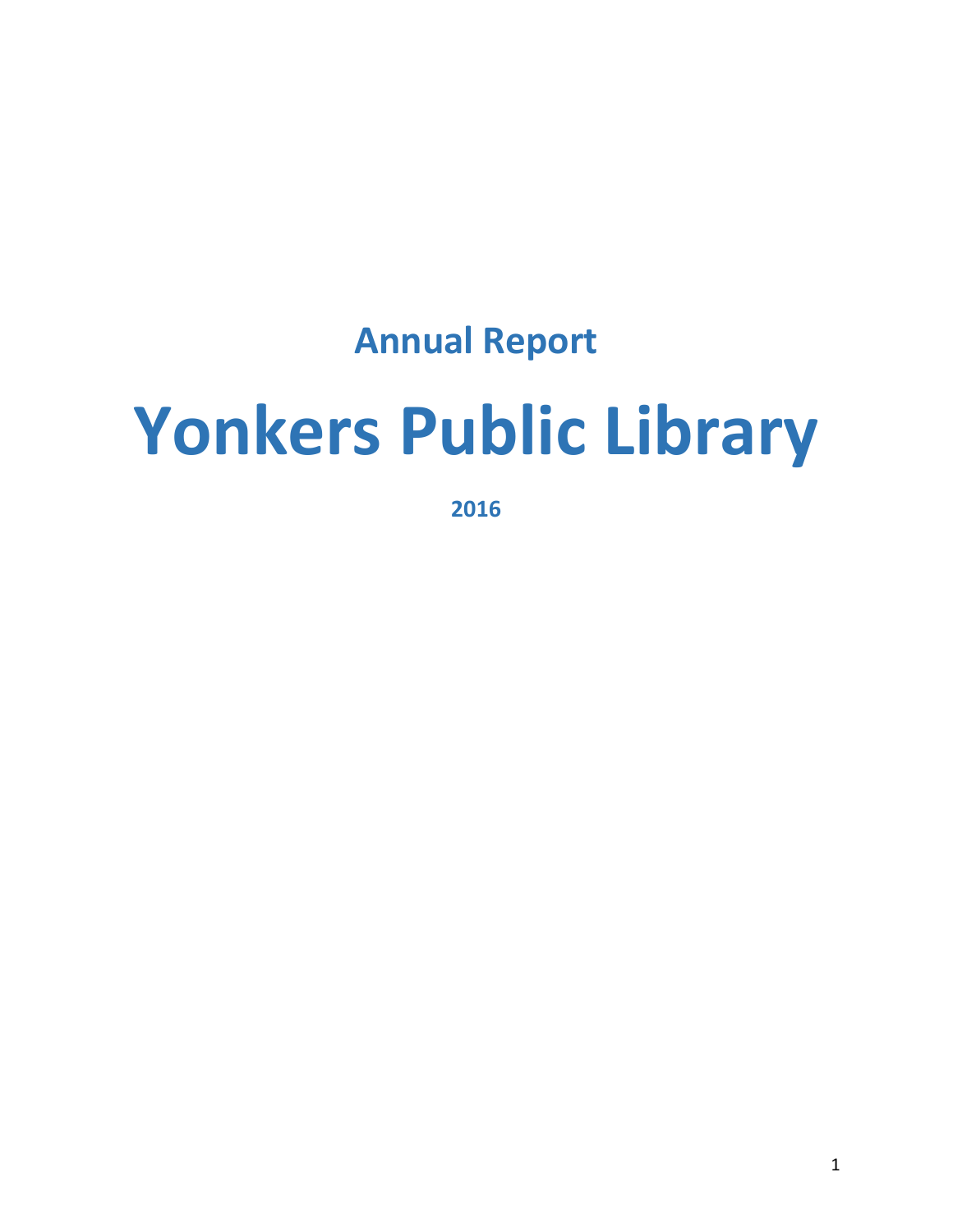## Letter from the President and Director

Dear Friends and Neighbors,

Libraries are special places. They encourage deep learning, enjoyable reading, quiet reflection, and factfinding. They encourage debate while being nonpartisan and welcome people from all backgrounds and opinions into a space that is protected, supportive, and safe.

The Yonkers Public Library has been serving residents of Yonkers and surrounding towns in Westchester



County since 1893. Since then, the YPL has greatly expanded and diversified its services. Our community continues to want popular and informative books and accurate information, and in addition to reading, patrons of all ages want to engage with each other to meet, discuss, learn, and even create things. The library continues to evolve to meet these needs.

This report outlines our accomplishments in 2016, a year of many exciting initiatives. Among other things, we finalized a new Long-Range Plan, which we encourage you all to read. We look forward to your feedback.

As we continue to grow, we encourage you to join us! Come read, meet, create, or go a step further: become one of our hundreds of volunteers, offer to teach a class, or become a Reading Buddy. Our monthly Board meetings are open to the public. In short, we welcome you to be an even bigger part of this important institution in the years ahead.

With warm wishes,

Nancy Maron, President, Board of Trustees, Yonkers Public Library Ed Falcone, Director, Yonkers Public Library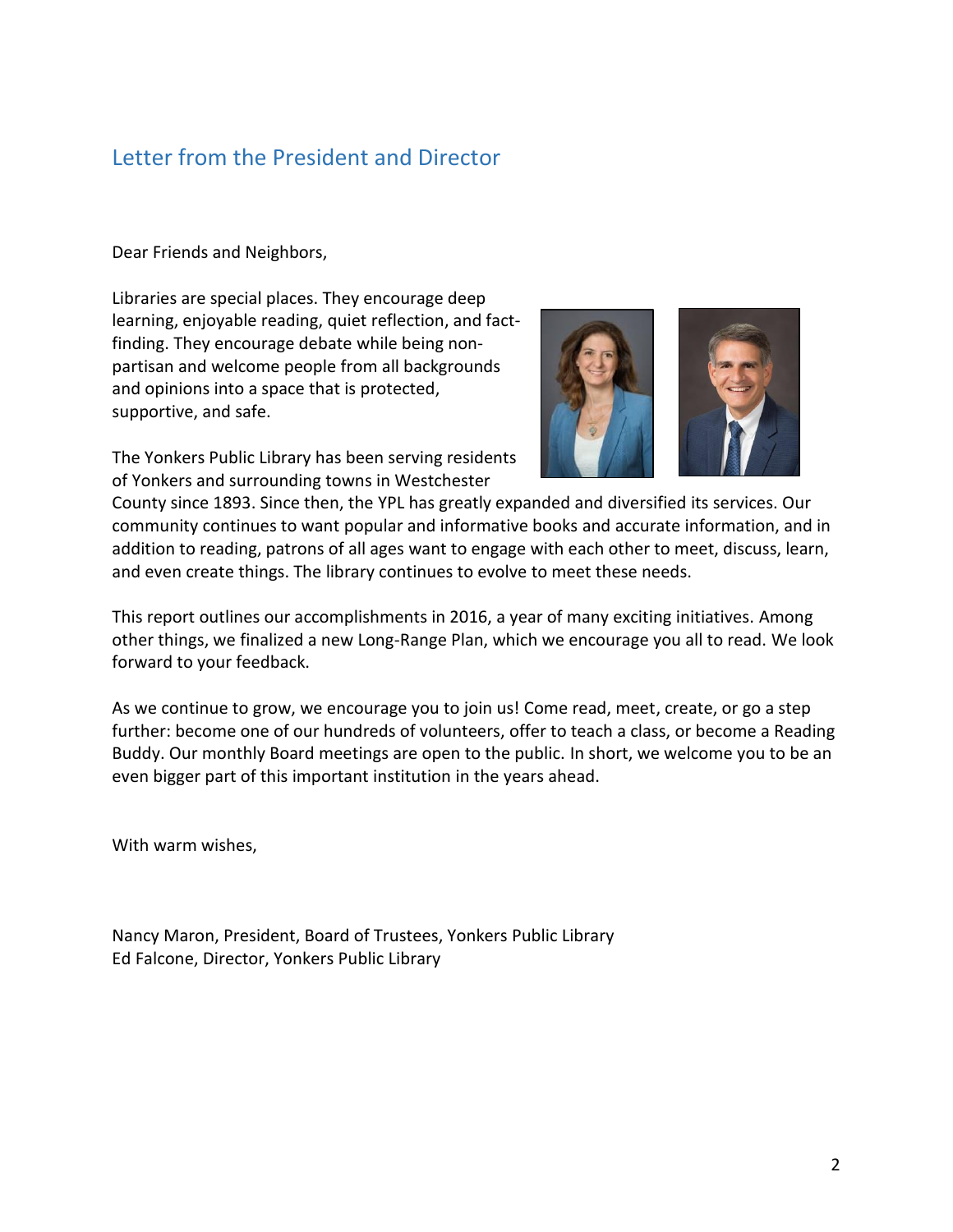## Highlights of 2016

## Supporting Early Readers



#### **Reading Buddies**

For over ten years, YPL has partnered with JCY-Westchester Community Partners to run the Summer Reading Buddies program. This collaborative effort pairs volunteers 14 and up with young readers each summer, and has grown larger each year. In 2016, we had 913 young readers participate as well as 339 volunteer readers.

#### **School Partnerships**

We continue to work closely with the Yonkers Public School system as a strategic partner in providing materials for school reports, summer reading, and academic projects. In 2016, YPL collaborated with local schools through direct classroom visits and by hosting students at the library. Over 50 school trips supported an estimated 1,100 students with library orientation and information literacy education.

#### **Early Literacy Programs**

YPL continues to offer a diverse range of early literacy and storytime programs for children 18 months to 6 years old. Developing early readers prepares each child for formal education and helps encourage a lifelong love of reading. In 2016, YPL held over 1,100 storytimes and early literacy programs, reaching over 12,556 participants.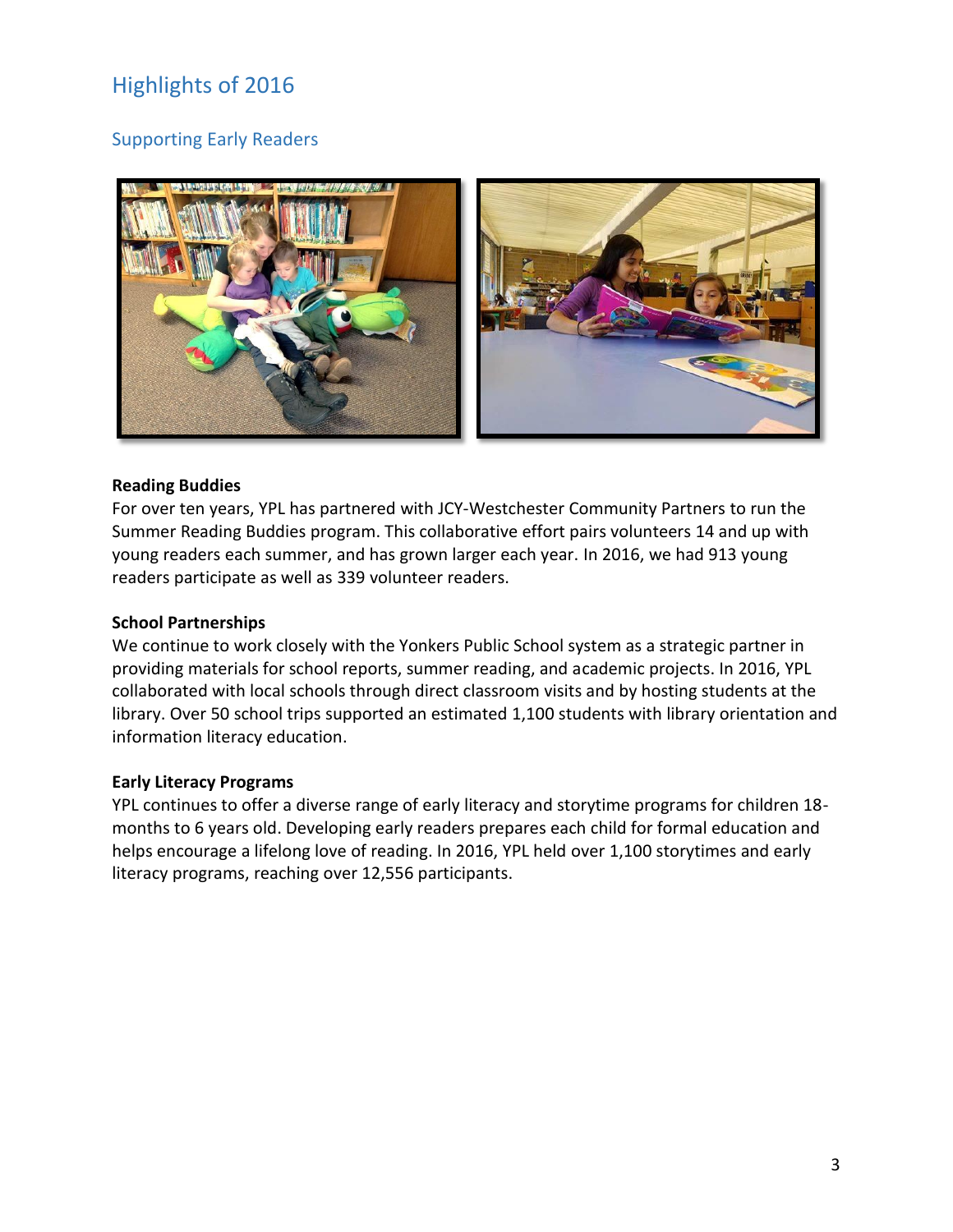#### Investing in a Digital Future



#### **Tech Central Launches**

In May 2016, with support from Mayor Spano, Assemblymember Shelley Mayer and Senator Andrea Stewart-Cousins, we opened the doors to Tech Central at the Riverfront Library, a 2,000-square-foot space featuring cutting-edge technology, including two 3D printers, a soundproof recording studio, video equipment, large-format printer and a computer training room outfitted with 30 laptops and 25 iPads. We hired a full-time technology training coordinator, a new position for our library dedicated to bringing innovative programs to our community. In just the first 7 months of service we have offered 48 technology classes for over 1,236 participants.

#### **Expanded Digital Offerings**

YPL expanded its online offerings to include movies, television shows, music, audiobooks, digital magazines, eBooks and comic books using a variety of simple platforms, including hoopla digital, Overdrive, and Press Reader. All services allow patrons to check out materials at any time, from any location and on any device with a valid library card.

#### **Bringing Local History to Life**

The Grinton I. Will Branch established the Yonkers Public Library Digital Archives, a multi-year initiative that will preserve and increase access to a diverse range of sources on and about the history of Yonkers. The initial project focuses on digitizing old historic photos and documents and recording oral histories of Yonkers' veterans.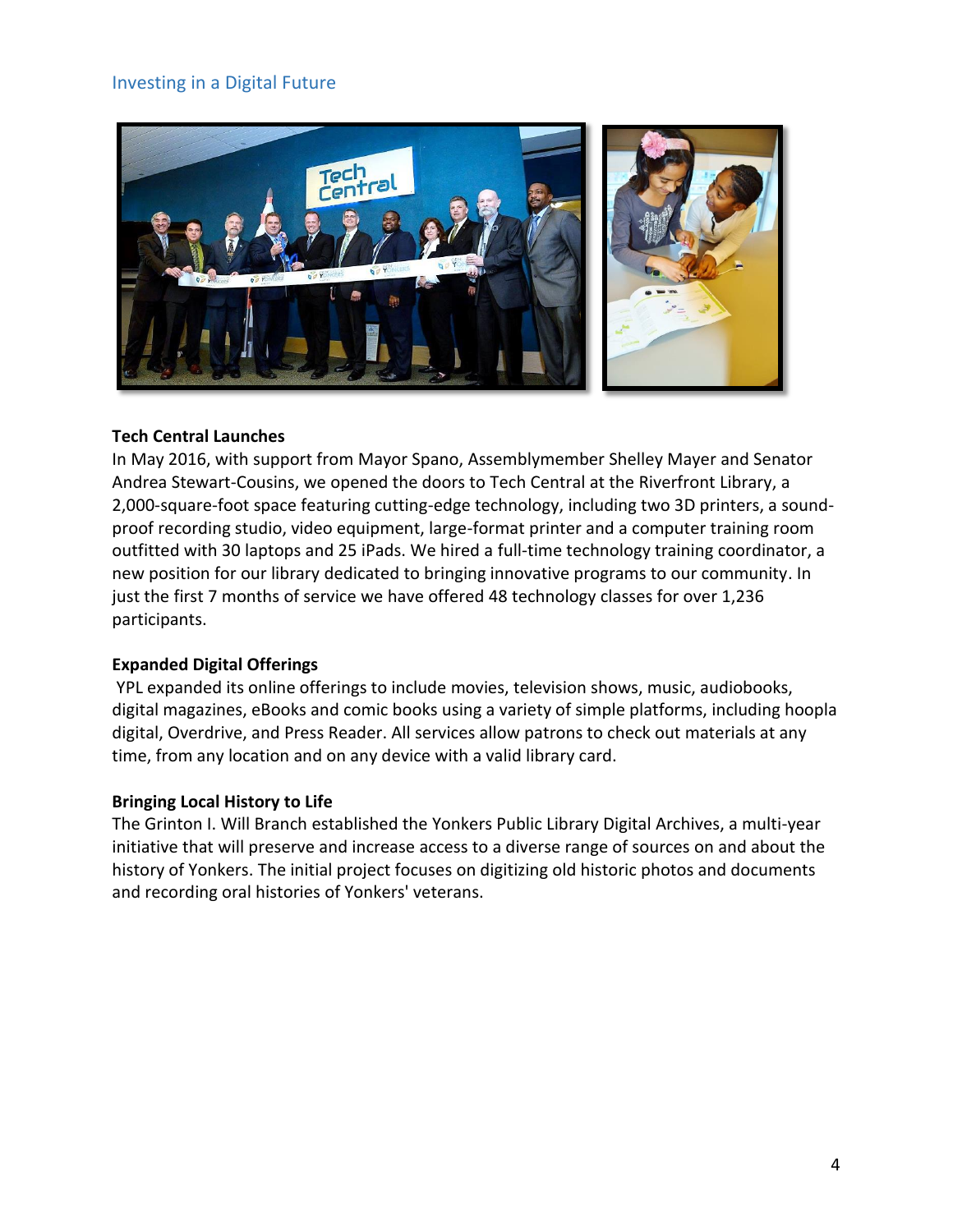### Planning for Growth



#### **Strategic Planning**

The library undertook a strategic planning process designed to reexamine its vision, mission, values, and strategic goals. Over 3,000 Yonkers residents and library stakeholders participated alongside library staff and the Board of Trustees to develop a plan for the next five years. The resulting report, [Improving Lives, Engaging Community, Leading Change,](http://www.ypl.org/wp-content/uploads/strategicplanexternal.pdf) outlines a focus on engaging with the community and making the library and its materials even more accessible to those who want and need them. To read the Strategic Plan, visit [www.ypl.org](http://www.ypl.org/) or request a print copy at any branch.

#### **Fundraising kick-off**

In May, the library hosted "A Starry Night," a fundraiser to celebrate the grand opening of Tech Central. The event included a stirring speech by guest of honor ISS Astronaut and Yonkersnative Colonel Ron Garan, a ribbon-cutting ceremony, and tours and demonstrations of the space and new equipment. As the evening progressed, party-goers enjoyed live music and stunning views of the Hudson at night. The evening fundraiser drew 110 people and raised funds for programming at Tech Central.

#### **Building for the Future**

While we love the history of our library and its buildings, they are in need of some updating. In 2016, we initiated the first phase of the long-awaited Will Branch modernization plan, discussing the plans with those in the community, and working with the State Historic Preservation Office to make sure our new façade will honor the history of the original building. We reinvested in the Crestwood branch collection and appointed a librarian as the new manager; at the urging of devoted branch patrons, we are actively seeking ways to upgrade the building, to permit easier access.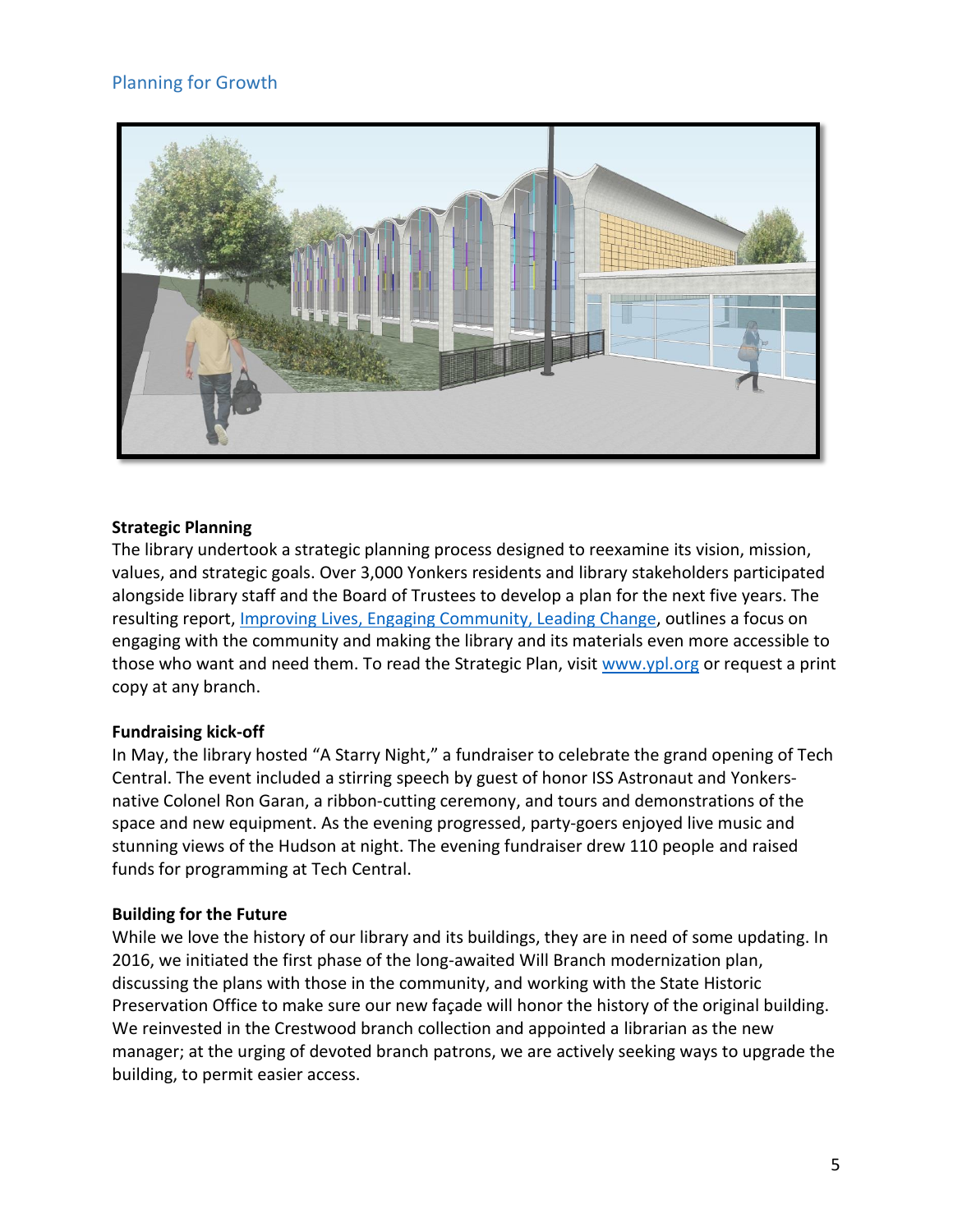#### Who We Are

#### Library Staff

**Executive Staff**

Edward Falcone, Library Director Susan Thaler, Deputy Director Vivian Presedo, Business Manager Sandy Amoyaw, Branch Administrator, Riverfront Library Zahra Baird, Branch Manager, Crestwood Library Christian Zabriskie, Branch Administrator, Grinton I. Will Library

#### **Department Heads**

Laurie Antash, Head of Adult Services, Grinton I. Will Library Aurora Cruz, Head of Adult Services, Riverfront Library Diane McCrink, Head of Children's Department, Grinton I. Will Library Tara Somersall, Head of Children's Department, Riverfront Library Suzanne Johnson, Circulation Manager, Grinton I. Will Library Norma Talton, Circulation Manager, Riverfront Library Ruth Rosner, Head of Reference, Grinton I. Will Library Carlos Figueroa, IT Manager/Network Administrator Mary DiChiara, Head of Technical Services Russell Martinez, Supervisor of Custodians

#### Board of Trustees

Nancy Maron, President Anietra Guzmán-Santana, Vice President Stephen Jannetti, Treasurer Gregory Arcaro Jim Buckley Hon. Hal B. Greenwald Derrick Touba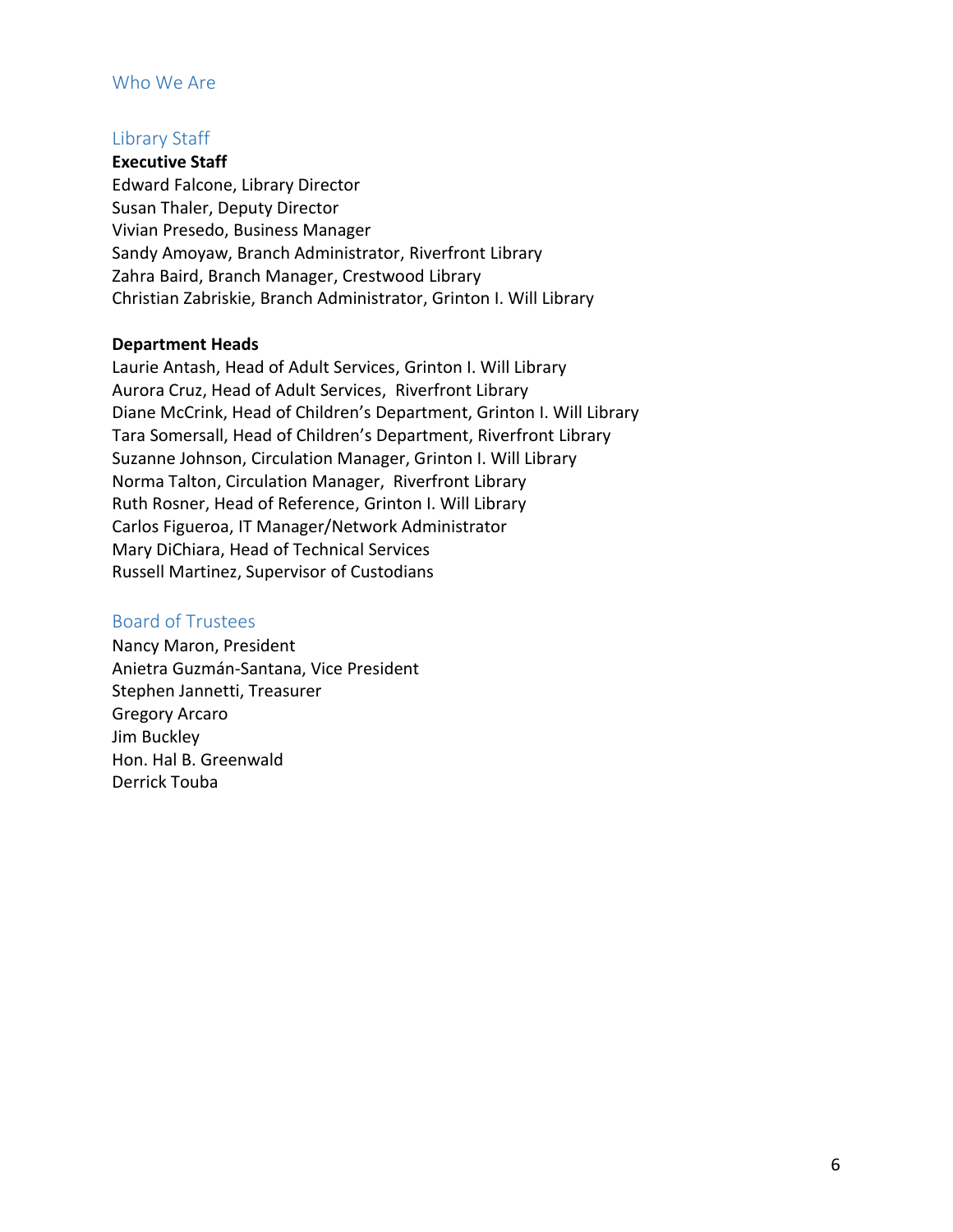## 2016 By the Numbers

Number of Cardholders: 89,303 Total Circulation: 838,548 Collection Holdings: 420,205 Library Visits: 947,657 Website Visits: 273,053 Electronic/Database Usage: 247,168 Total Number of Programs: 5,046 Program Attendance: 128,142 Total Hours Open: 9,896

## Financials

| Income           |             |        |
|------------------|-------------|--------|
| City of Yonkers  | \$8,988,347 |        |
| Room Rentals     | S.          | 11,160 |
| Fines & Fees     | Ś.          | 65,300 |
| <b>State Aid</b> | Ś.          | 47,560 |
| Misc. Income     | S.          | 41,050 |
| Total            | \$9,153,417 |        |

#### **Expenses**

| Personnel                       | \$6,887,738 |
|---------------------------------|-------------|
| <b>Utilities</b>                | \$279,031   |
| Technology                      | \$494,132   |
| <b>Materials &amp; Supplies</b> | \$275,476   |
| Rent                            | \$750,000   |
| Other Expenses                  | \$467,040   |
| Total                           | \$9,153,417 |

For more detail of the YPL budget, visit: [http://www.yonkersny.gov/home/showdocument?id=13432](https://webmail.ypl.org/owa/redir.aspx?C=i50uvdv0eIl7BppE2IYF9ofi2RYIE4XFgDGUT08JyIwaQoy4LEbUCA..&URL=http%3a%2f%2fwww.yonkersny.gov%2fhome%2fshowdocument%3fid%3d13432)